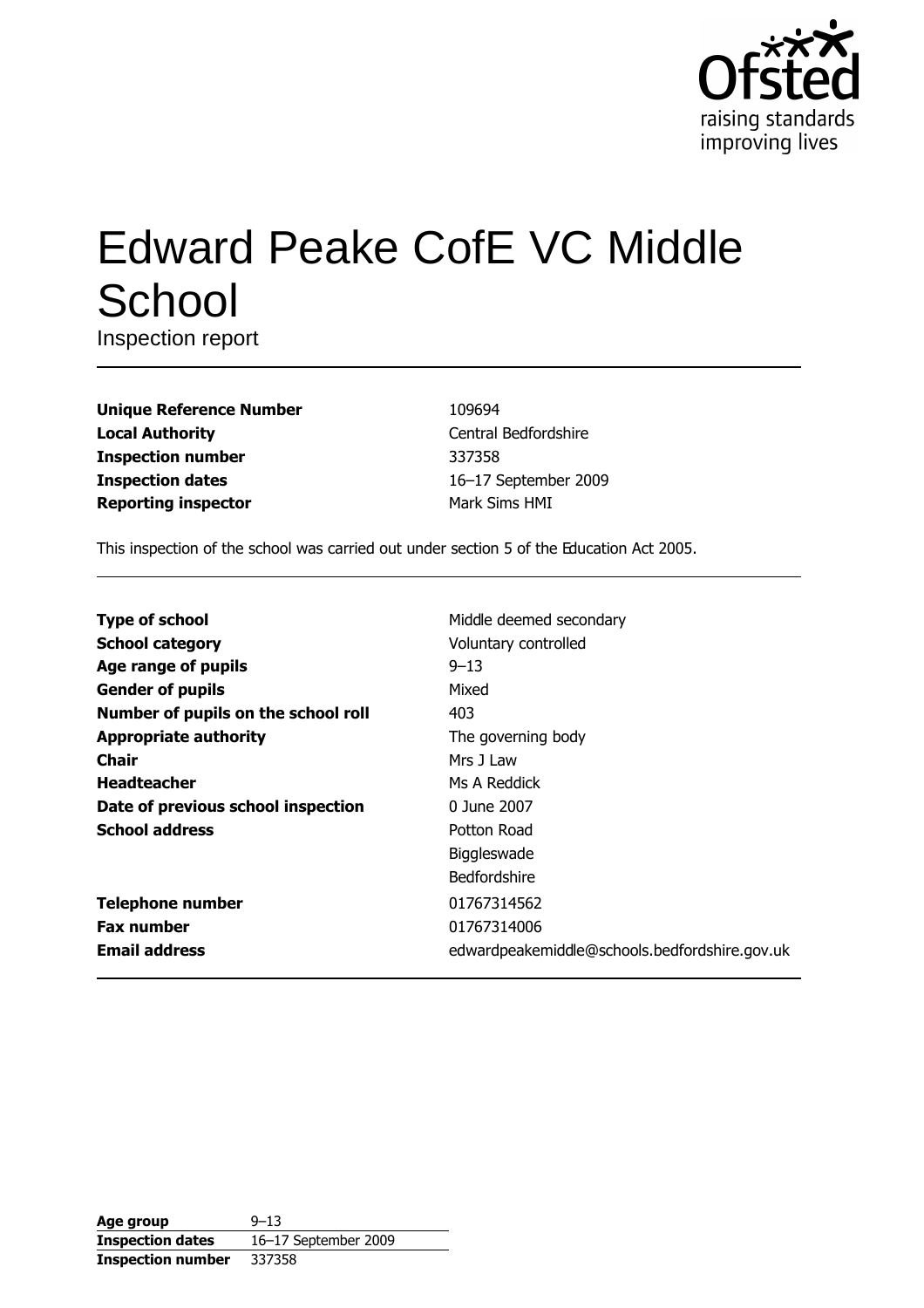The Office for Standards in Education, Children's Services and Skills (Ofsted) regulates and inspects to achieve excellence in the care of children and young people, and in education and skills for learners of all ages. It regulates and inspects childcare and children's social care, and inspects the Children and Family Court Advisory Support Service (Cafcass), schools, colleges, initial teacher training, work-based learning and skills training, adult and community learning, and education and training in prisons and other secure establishments. It rates council children's services, and inspects services for looked after children, safequarding and child protection.

Further copies of this report are obtainable from the school. Under the Education Act 2005, the school must provide a copy of this report free of charge to certain categories of people. A charge not exceeding the full cost of reproduction may be made for any other copies supplied.

If you would like a copy of this document in a different format, such as large print or Braille, please telephone 08456 404045, or email enquiries@ofsted.gov.uk.

You may copy all or parts of this document for non-commercial educational purposes, as long as you give details of the source and date of publication and do not alter the documentation in any way.

Royal Exchange Buildings St Ann's Square Manchester M2 7LA T: 08456 404045 Textphone: 0161 618 8524 E: enquiries@ofsted.gov.uk W: www.ofsted.gov.uk © Crown copyright 2009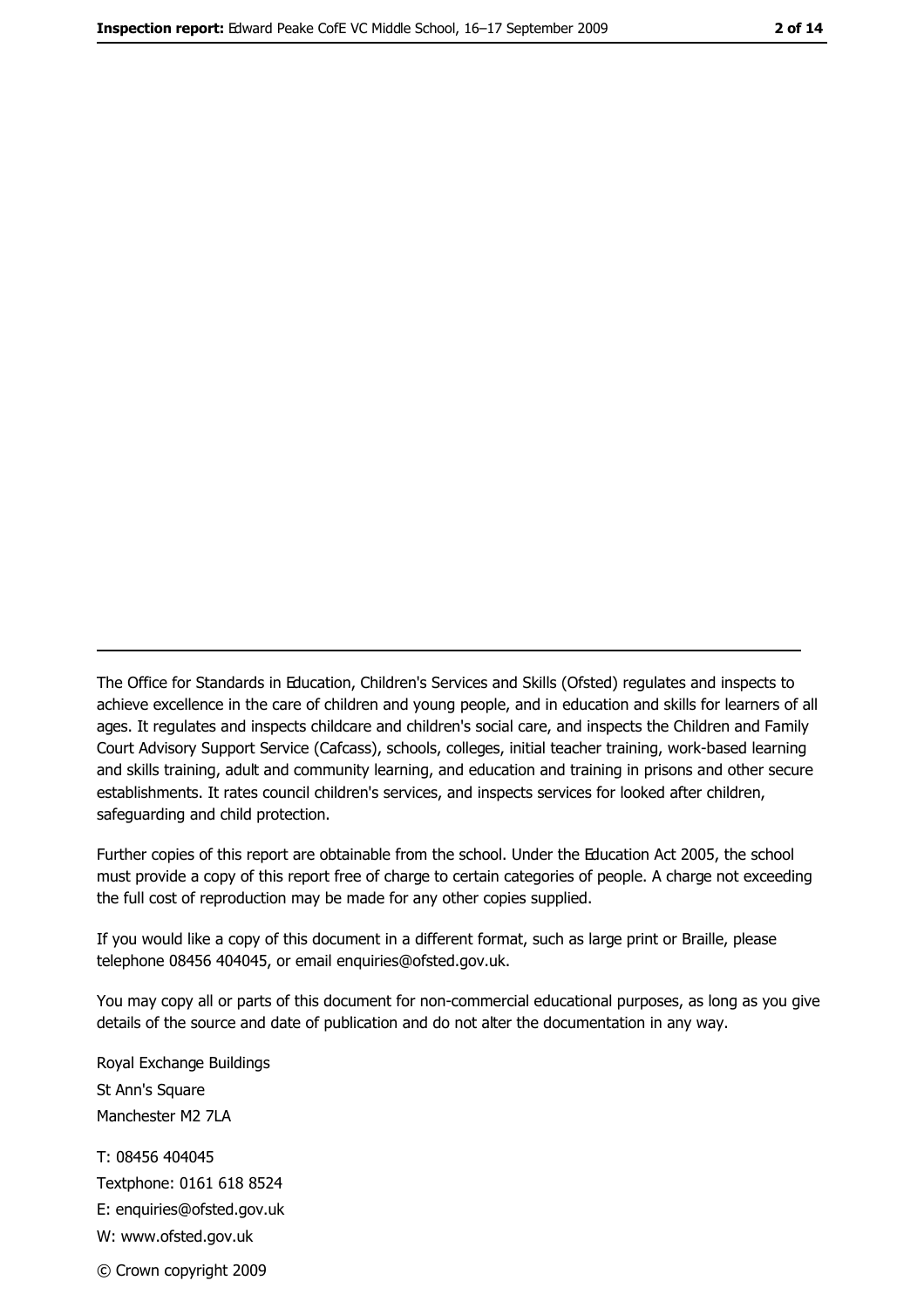# **Introduction**

This inspection was carried out by one of Her Majesty's Inspectors and three additional inspectors. The inspectors visited 23 lessons and held meetings with the chair of governors, staff, pupils and a representative from the local authority. They observed the school's work, looked at the school's assessment information, and the school's priorities. Policies on child protection and complaints were examined as was the work in pupils' books, 102 parental questionnaires and staff and pupil surveys.

The inspection team reviewed many aspects of the school's work. It looked in detail at the following:

- the progress of pupils from Key Stage 2 to 3  $\blacksquare$
- the quality of teaching and learning across key stages and subject areas  $\blacksquare$
- the impact of leadership and management on raising achievement through the  $\blacksquare$ setting of challenging targets
- the quality of provision and support for middle attaining pupils  $\blacksquare$
- the effect of measures to promote increased attendance.  $\blacksquare$

# **Information about the school**

Edward Peake C of E Middle School is smaller than the average-sized secondary school. It is located on the outskirts of Biggleswade. Most pupils in the school are of White British background. The percentage of pupils for whom English is an additional language is very small and none are at an early stage of learning English. The proportion of pupils with special educational needs and disabilities is slightly higher than the national average. The new headteacher has been in post for less than six months.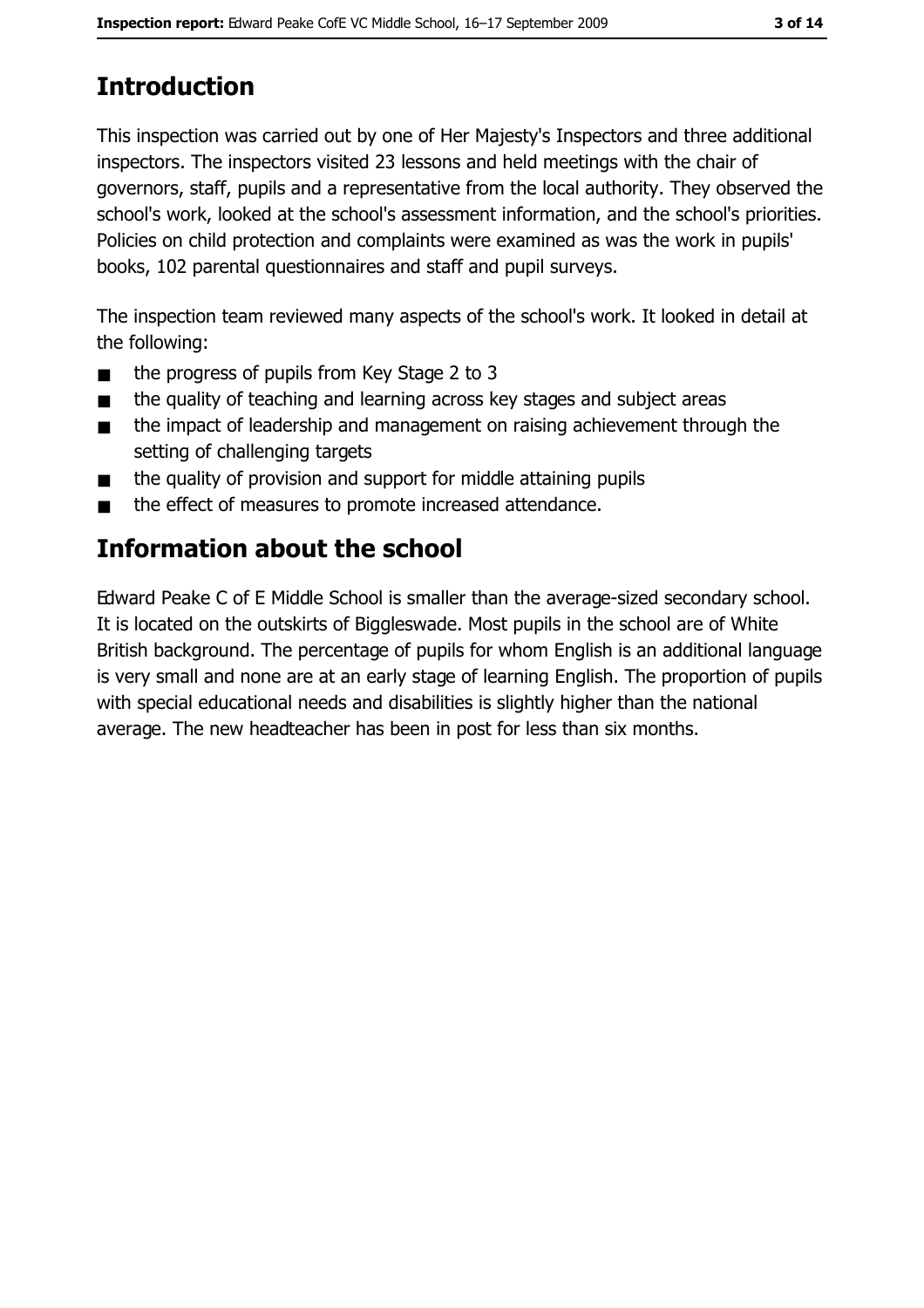# **Inspection judgements**

## Overall effectiveness: how good is the school?

### The school's capacity for sustained improvement

## **Main findings**

The school provides a satisfactory standard of education. The school is welcoming and attractive and the friendly and caring ethos ensures that pupils who are vulnerable and those with special educational needs and disabilities do well. The new headteacher has ensured that this ethos has been maintained through pupils' good spiritual and moral development. The school is strongly committed to inclusion and ensures that all pupils have respect and value for those of other faiths. Pupils are involved well in assessing their own and others' work.

Pupils join the school having reached the expected level of attainment for their age. They make satisfactory progress so that by the end of Key Stage 2 their attainment in English, mathematics and science is broadly at the expected level. The school's optimistic assessment data suggests the rate of progress improves for older pupils in Years 7 and 8 and that they are well placed to achieve high standards by the end of Key Stage 3. In lessons seen by inspectors the rate of pupils' progress was satisfactory at both Key Stages 2 and 3.

The quality of teaching is satisfactory overall, although there is too much variability. Inspectors saw lessons that, at their best, were outstanding but also a small proportion that was inadequate. Teachers have good subject knowledge and ensure that the needs of pupils with special educational needs and disabilities are met well through careful planning for support that matches their needs. Teachers are confident in using information communication technology to promote learning. Where the pace of lessons and element of challenge is limited, behaviour and attention deteriorates and, consequently, the pace of learning is slower.

Pupils feel safe and are well looked after. A small minority feel that they are not sufficiently informed by teachers about how well they are doing. Pupils take on many responsibilities within school but opportunities to contribute to the wider community are more limited.

Pupils have a broad and balanced curriculum and older pupils have the benefit of specialist teachers. The recent move to provide a primary approach to the curriculum in Key Stage 2 is also benefiting pupils.

Care is strength of the school and the support for pupils with special educational needs and disabilities is good. Support teachers and teaching assistants work well with teachers to ensure that work matched to their starting points is appropriate and challenging. Elsewhere, data on pupils' academic performance is not used sharply enough to track individual performance and inform pupils how well they are doing.

The school is recovering from a fall in standards two vears ago and has undergone a

| 3 |
|---|
| 3 |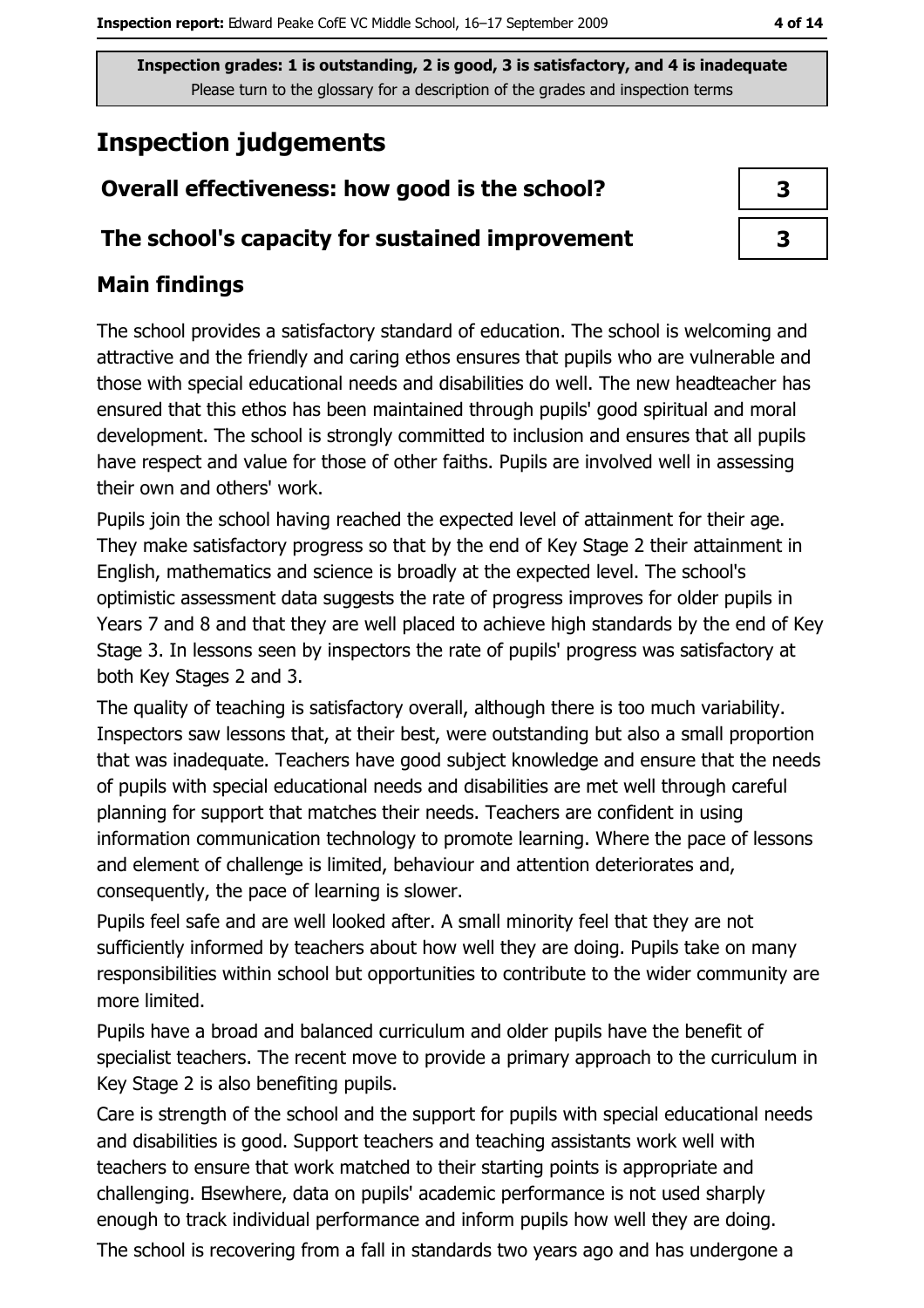period of change of staff and senior leaders. The school has a satisfactory capacity to improve. Standards are rising again steadily and leaders have recently put in place measures to ensure that a primary curriculum in Key Stage 2 will raise standards further. The headteacher is supported well by the governing body which is keen to extend its role in holding the school to account. Not all leaders are clear about their roles and responsibilities, however. This lack of clarity leads to an overlap of roles in some cases and others where no leader takes overall responsibility, for example, for the coordination of assessment. There is insufficient refinement of priorities to ensure improvement is maintained.

About 40% of the schools whose overall effectiveness is judged satisfactory may receive a monitoring visit by an Ofsted inspector before their next section 5 inspection.

# What does the school need to do to improve further?

- Improve leadership and management by setting clear priorities for development and  $\blacksquare$ reviewing and clarifying roles and responsibilities of leaders at all levels.
	- Develop consistency in the quality of teaching and learning by sharing existing good practice in setting pace and challenge in lessons.
	- Improve the use of assessment data to monitor the progress of all pupils and ensure that pupils are better informed about how well they are doing.

## Outcomes for individuals and groups of pupils

In the most recent Key Stage 2 tests, attainment in mathematics and science was in line with the national average but in English attainment was above average in reading and below average in writing. Pupils are now making better progress in writing as a result of recent school initiatives. Pupils with special educational needs and disabilities make good progress because of the quality of the provision and additional support they receive. Overall pupils continue to make satisfactory progress in Key Stage 3.

Behaviour is good when lessons are stimulating and interesting for pupils but standards of behaviour drop when lessons are not sufficiently challenging. A third of pupils and staff who completed surveys do not think that behaviour is good. However, the school manages behaviour well. Exclusions are low and 'The Peake' centre is used well to manage the challenging behaviour of a small number of pupils who find learning in mainstream lessons challenging. There are not enough outside activities for pupils to do at lunchtime and break time. The school is keen to promote healthy lifestyles through the school meals and the choice of drinks and snacks available to pupils but uptake of school meals has fallen. All pupils have a minimum of two hours physical activity a week and there are a number of activities but these are not sufficiently monitored for uptake. Pupils have opportunities within the school community to take responsibilities, for example as monitors, librarians and receptionists. Pupils are also actively involved in evaluating their own and others work. There are links with the local churches and pupils are involved in Operation Christmas but other contributions to the wider community and

# $\overline{\mathbf{3}}$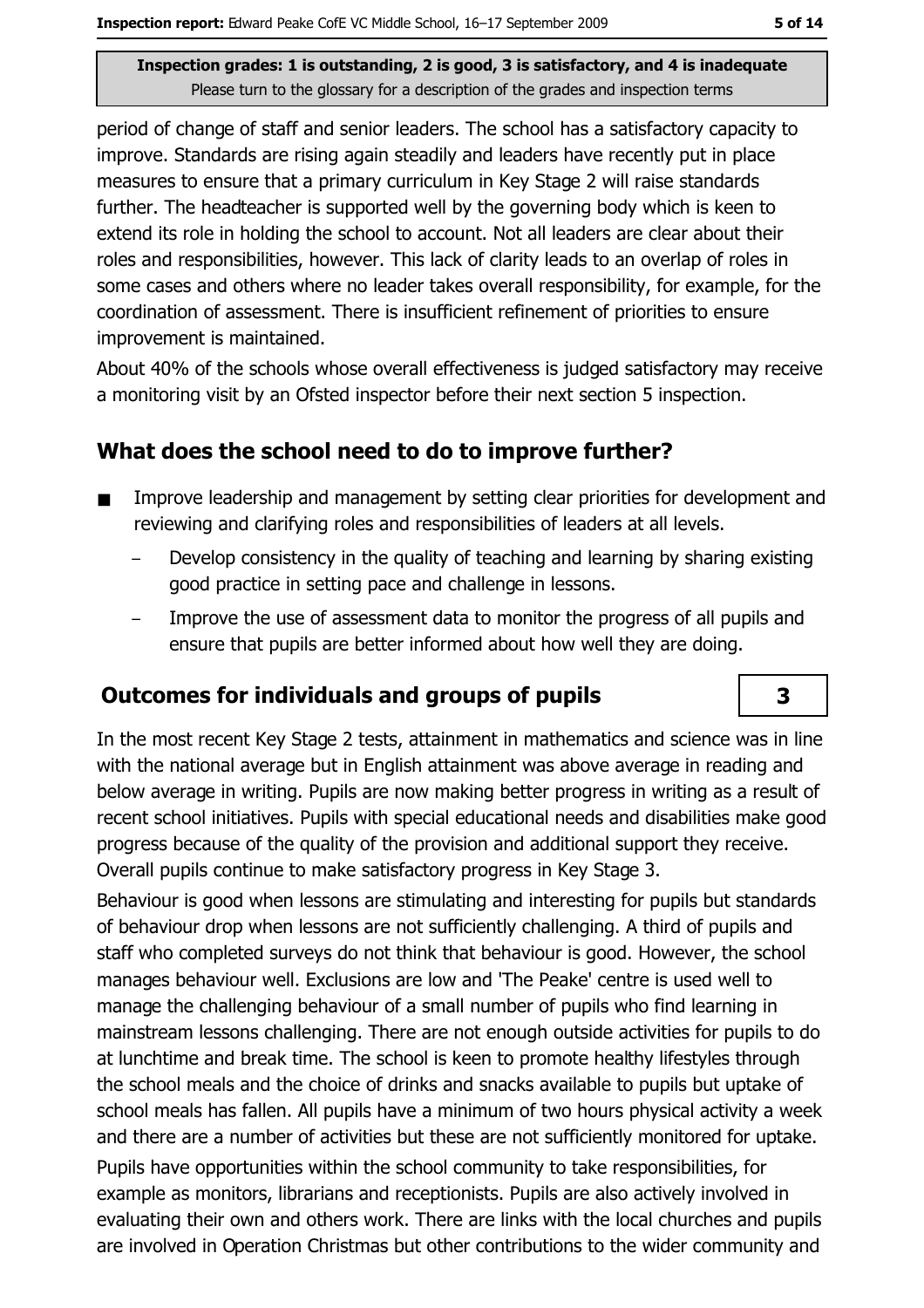development of leadership skills are less well developed. Attendance was above average at the time of the last inspection but is now satisfactory. Enterprise sessions for Year 8 have been planned to develop older pupils' work skills but are at an early stage of development.

Pupils' spiritual and moral development is promoted through assemblies and the use of imagination and creativity in English where there are opportunities to reflect. Pupils show understanding and respect for others. They have visited other places of worship in Bedford as part of their religious education curriculum, but have limited opportunities to engage with pupils from different communities.

| These are the grades for pupils' outcomes |  |  |  |
|-------------------------------------------|--|--|--|
|-------------------------------------------|--|--|--|

| Pupils' achievement and the extent to which they enjoy their learning<br>Taking into account:                             | 3              |
|---------------------------------------------------------------------------------------------------------------------------|----------------|
| Pupils' attainment <sup>1</sup>                                                                                           | 3              |
| The quality of pupils' learning and their progress                                                                        | 3              |
| The quality of learning for pupils with special educational needs and/or<br>disabilities and their progress               | 2              |
| The extent to which pupils feel safe                                                                                      | $\overline{2}$ |
| <b>Pupils' behaviour</b>                                                                                                  | 3              |
| The extent to which pupils adopt healthy lifestyles                                                                       | 3              |
| The extent to which pupils contribute to the school and wider community                                                   | 3              |
| The extent to which pupils develop workplace and other skills that will<br>contribute to their future economic well-being | 3              |
| Taking into account:                                                                                                      | 3              |
| Pupils' attendance <sup>1</sup>                                                                                           |                |
| The extent of pupils' spiritual, moral, social and cultural development                                                   | 3              |

## How effective is the provision?

Where teaching is at least good, pupils show enthusiasm and make rapid progress. Teachers have good specialist knowledge and convey their own passion for their subject through the good relationships established with pupils. In lessons seen by inspectors, pupils make less progress when work was not well-matched to their individual needs and did not ensure the progressive development of skills and understanding. Pace in

The grades for attainment and attendance are: 1 is high; 2 is above average; 3 is broadly average; and 4 is low.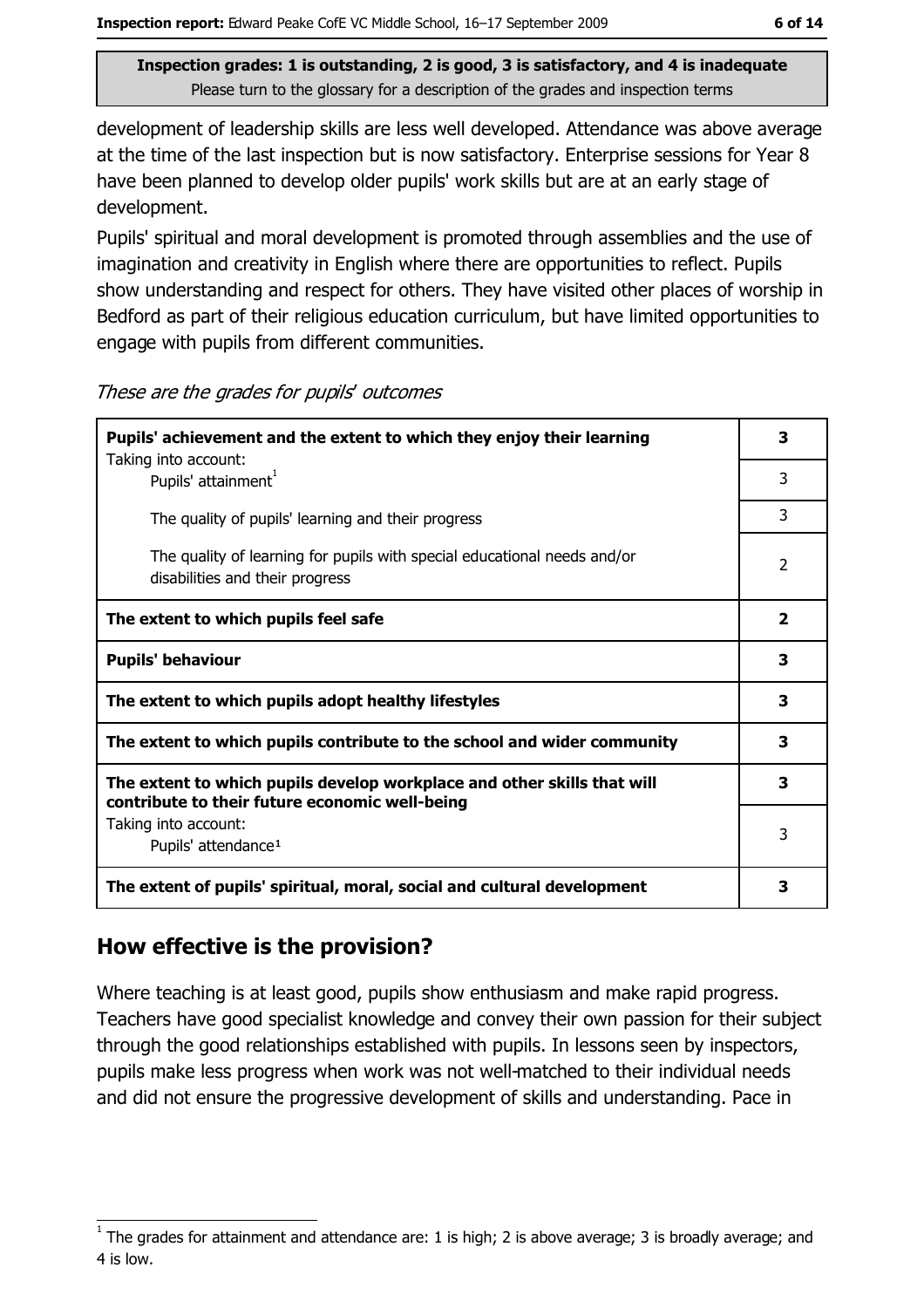these lessons is too slow and pupils' behaviour deteriorates as a result. The school has well-established procedures for assessing pupils' attainment and progress, including pupils assessing their own and others work. However, information is not used consistently to inform teachers' planning to ensure that work is always matched to the needs of pupils of different abilities, other than those special educational needs and disabilities. The school is aware that the range of assessment information now collected is not used to maximum potential in a number of curriculum areas but most particularly in English, mathematics and science. A significant minority of pupils do not feel they are informed sufficiently about how well they are doing.

The curriculum adequately meets the needs of pupils. Recent improvements arising from a review of the curriculum has led to a greater emphasis on writing skills in English which is showing signs of success. In science, pupils are now provided with more opportunities for practical tasks and extending their knowledge of processes by first hand experiences. In Years 5 and 6, recent revisions have ensured that the curriculum is more reflective of a primary schools approach and, therefore, more appropriate. A good range of extra-curricular activities extend learning beyond the classroom and are further enriched by visits such as that from an Olympic gold medallist.

Care is good and the support and provision for pupils with special educational needs and disabilities is a strength of the school. Transition arrangements are sound and good for pupils with learning difficulties and disabilities. Policies to promote good behaviour and attendance are in place, but in the case of behaviour not consistently applied by all staff. Policies are insufficiently reviewed to evaluate their effectiveness.

| The quality of teaching                                                                                    |  |
|------------------------------------------------------------------------------------------------------------|--|
| Taking into account:<br>The use of assessment to support learning                                          |  |
| The extent to which the curriculum meets pupils' needs, including, where<br>relevant, through partnerships |  |
| The effectiveness of care, guidance and support                                                            |  |

These are the grades for the quality of provision

# How effective are leadership and management?

The headteacher has maintained the strong welcoming ethos of the school. Leaders and managers are ambitious to improve school learning experiences and outcomes for pupils and much is already in place. Monitoring of teaching is undertaken by the headteacher, but other leaders do not have such a clear role in monitoring. Although recently in post, the headteacher has already made effective changes as a result of monitoring teaching but weaknesses in other areas have yet to be addressed. Partnerships with other agencies in the provision for pupils with special educational needs and disabilities are good and the school works closely with parents. The school has a strong commitment to promoting equal opportunities for all.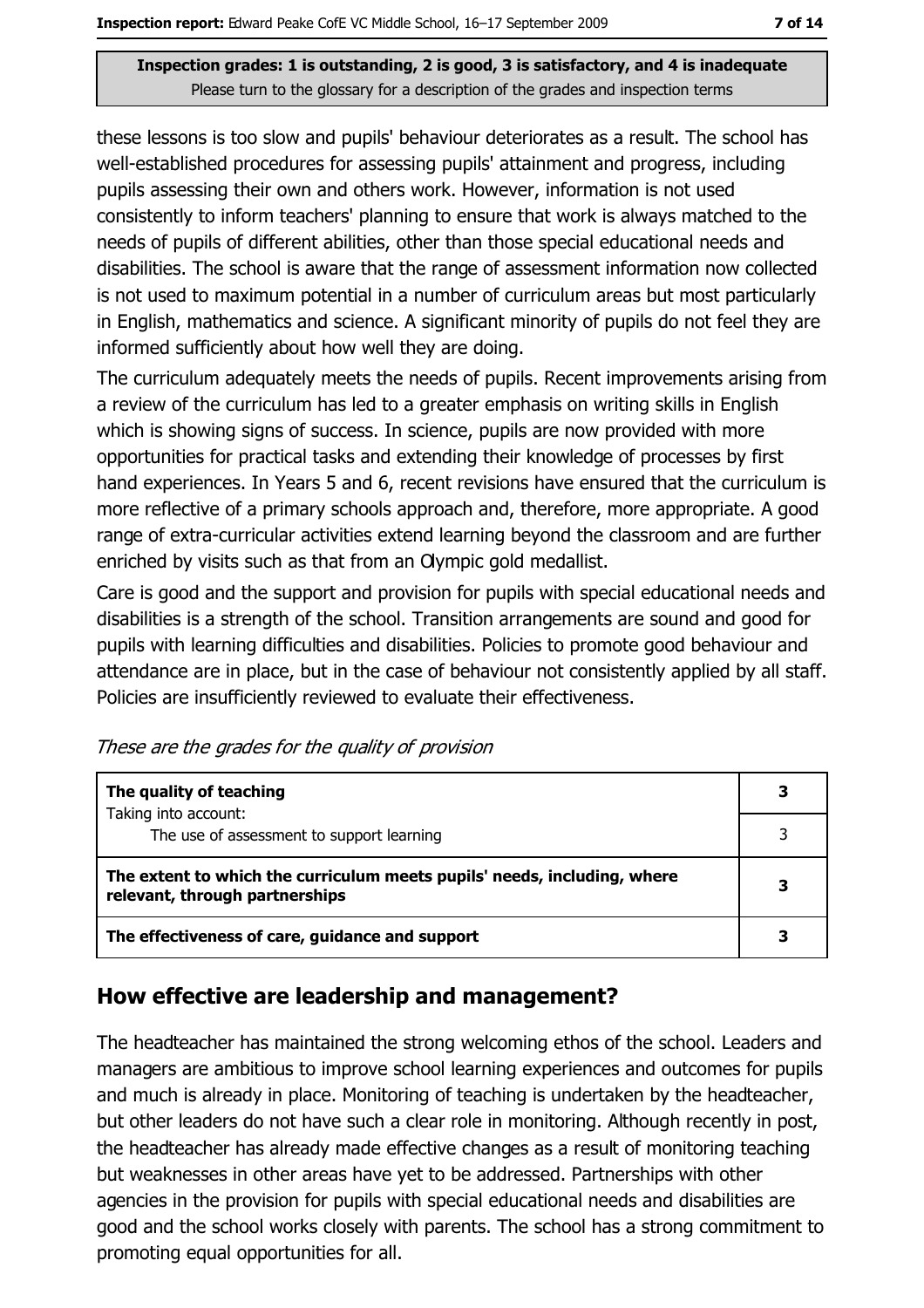Governors are supportive and by no means complacent. They recognise their need to be better informed about the school and pupils' attainment and progress. They also know they require further training to become more effective as partners to plan, challenge and support the school to improve outcomes for pupils. Safeguarding arrangements are satisfactory and meet all statutory requirements. Community cohesion is satisfactory but an early stage of development particularly in developing pupils' experience of diversity in the United Kingdom and wider world. The school is well resourced and staff are deployed effectively to draw on their subject knowledge or experience and skill in primary teaching. Overall the school gives satisfactory value for money.

These are the grades for leadership and management

| The effectiveness of leadership and management in embedding ambition and<br>driving improvement                                                                     | 3                       |
|---------------------------------------------------------------------------------------------------------------------------------------------------------------------|-------------------------|
| Taking into account:<br>The leadership and management of teaching and learning                                                                                      | 3                       |
| The effectiveness of the governing body in challenging and supporting the<br>school so that weaknesses are tackled decisively and statutory responsibilities<br>met | 3                       |
| The effectiveness of the school's engagement with parents and carers                                                                                                | $\overline{\mathbf{2}}$ |
| The effectiveness of partnerships in promoting learning and well-being                                                                                              | 2                       |
| The effectiveness with which the school promotes equality of opportunity and<br>tackles discrimination                                                              | $\overline{\mathbf{2}}$ |
| The effectiveness of safeguarding procedures                                                                                                                        | 3                       |
| The effectiveness with which the school promotes community cohesion                                                                                                 | 3                       |
| The effectiveness with which the school deploys resources to achieve<br>value for money                                                                             | 3                       |

## **Views of parents and carers**

A very large majority of parents who responded said they were happy with their children's experience in school. In particular, most parents said they felt the school kept their children safe and that their children enjoyed school. Inspectors agree with this view. One parent's comment typified this view:

'I am very happy with the education that my child receives. The learning support department has given my son every possible support with his needs. All my children have done well and enjoyed their time at the school."

A small minority of parents said that the school did not take sufficient account of their suggestions and concerns. A very small minority felt that they are not sufficiently informed about how well their children are doing, their children do not make enough progress or are helped to support their children's learning. In addition, a few felt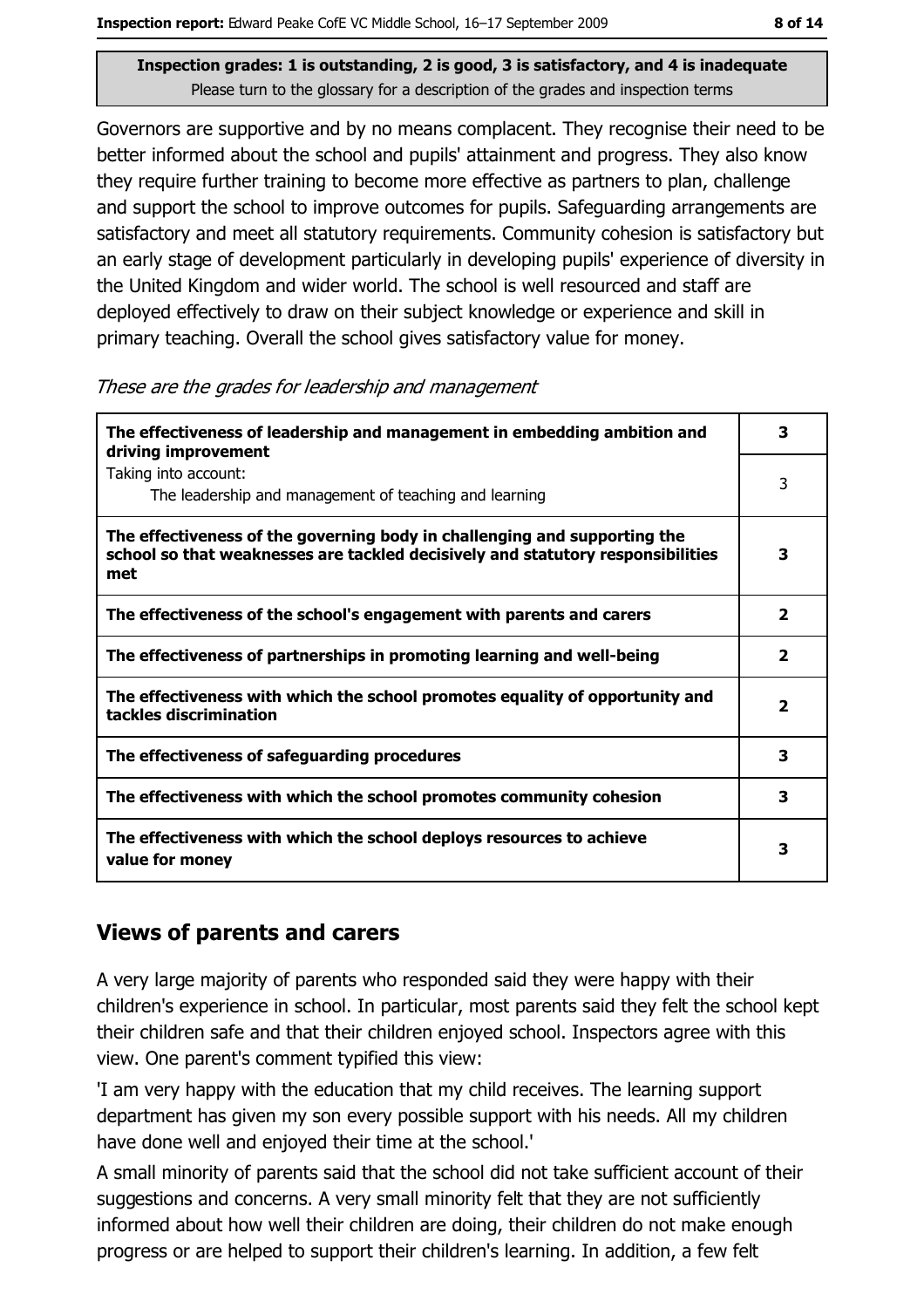behaviour was not well managed by the school.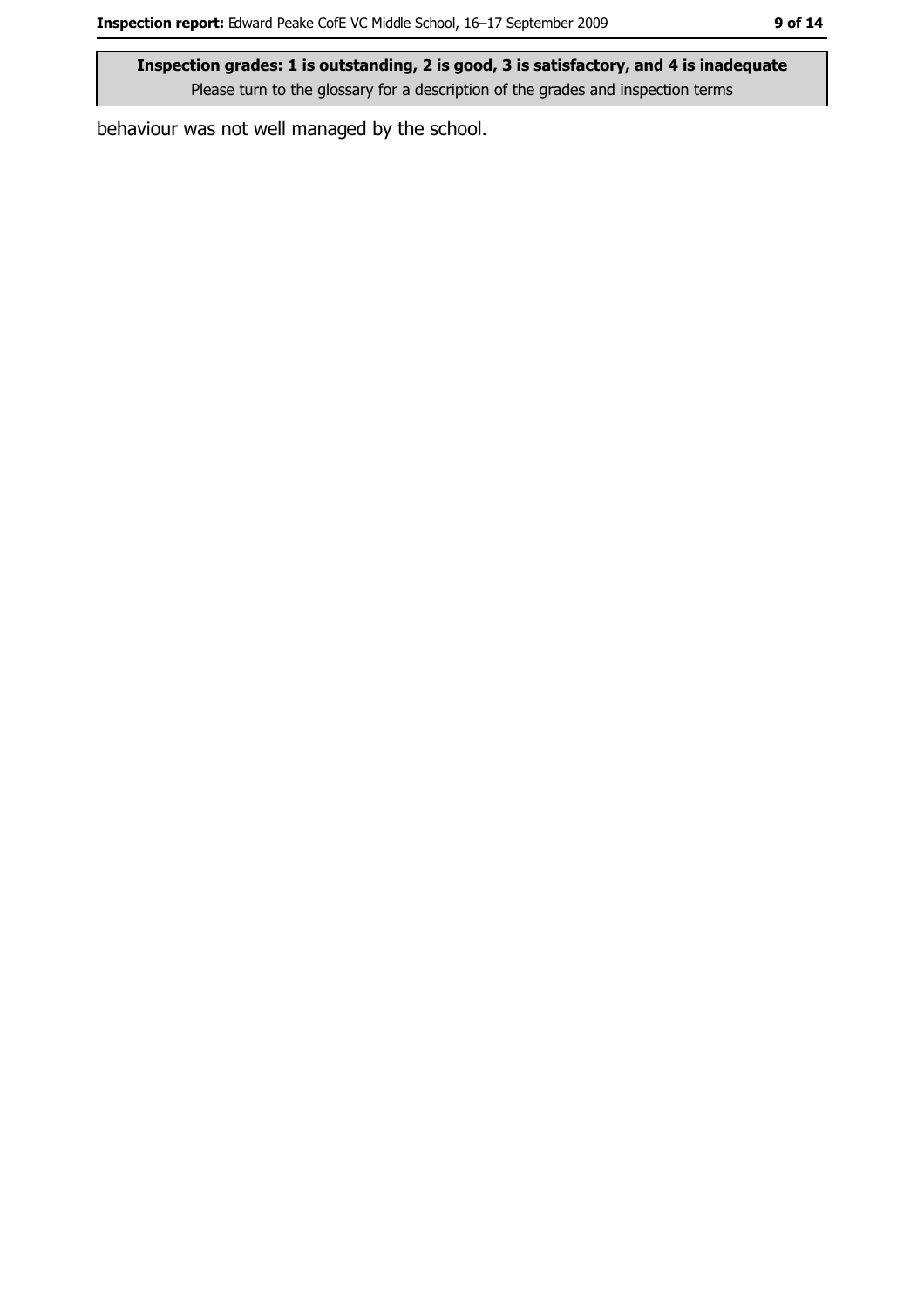#### Responses from parents and carers to Ofsted's questionnaire

Ofsted invited all the registered parents and carers of pupils registered at Edward Peake CofE Middle School to complete a questionnaire about their views of the school.

In the questionnaire, parents and carers were asked to record how strongly they agreed with 13 statements about the school. The inspection team received 102 completed questionnaires by the end of the on-site inspection. In total, there are 403 pupils registered at the school.

| <b>Statements</b>                                                                                                                                                                                                                                       | <b>Strongly</b><br><b>Agree</b> |               | <b>Agree</b> |               | <b>Disagree</b> |               | <b>Strongly</b><br>disagree |                |
|---------------------------------------------------------------------------------------------------------------------------------------------------------------------------------------------------------------------------------------------------------|---------------------------------|---------------|--------------|---------------|-----------------|---------------|-----------------------------|----------------|
|                                                                                                                                                                                                                                                         | <b>Total</b>                    | $\frac{0}{0}$ | <b>Total</b> | $\frac{0}{0}$ | <b>Total</b>    | $\frac{0}{0}$ | <b>Total</b>                | $\frac{0}{0}$  |
| My child enjoys school                                                                                                                                                                                                                                  | 34                              | 33            | 58           | 57            | 6               | 6             | 3                           | 3              |
| The school keeps my child<br>safe                                                                                                                                                                                                                       | 38                              | 37            | 58           | 57            | 3               | 3             | 0                           | $\mathbf 0$    |
| The school informs me<br>about my child's progress                                                                                                                                                                                                      | 18                              | 18            | 66           | 65            | 15              | 15            | 0                           | 0              |
| My child is making enough<br>progress at this school                                                                                                                                                                                                    | 17                              | 17            | 67           | 66            | 13              | 13            | 1                           | $\mathbf{1}$   |
| The teaching is good at this<br>school                                                                                                                                                                                                                  | 15                              | 15            | 71           | 70            | 8               | 8             | 0                           | $\mathbf 0$    |
| The school helps me to<br>support my child's learning                                                                                                                                                                                                   | 15                              | 15            | 61           | 60            | 17              | 17            | 1                           | $\mathbf{1}$   |
| The school helps my child to<br>have a healthy lifestyle                                                                                                                                                                                                | 17                              | 17            | 68           | 67            | 12              | 12            | 0                           | 0              |
| The school makes sure that<br>my child is well prepared for<br>the future (for example<br>changing year group,<br>changing school, and for<br>children who are finishing<br>school, entering further or<br>higher education, or<br>entering employment) | 19                              | 19            | 63           | 62            | 11              | 11            | $\overline{2}$              | $\overline{2}$ |
| The school meets my child's<br>particular needs                                                                                                                                                                                                         | 17                              | 17            | 68           | 67            | 8               | 8             | 2                           | $\overline{2}$ |
| The school deals effectively<br>with unacceptable behaviour                                                                                                                                                                                             | 27                              | 26            | 51           | 50            | 13              | 13            | 4                           | $\overline{4}$ |
| The school takes account of<br>my suggestions and<br>concerns                                                                                                                                                                                           | 13                              | 13            | 54           | 53            | 19              | 19            | $\overline{2}$              | $\overline{2}$ |
| The school is led and<br>managed effectively                                                                                                                                                                                                            | 18                              | 18            | 65           | 64            | 9               | 9             | $\mathbf 0$                 | $\mathbf 0$    |
| Overall, I am happy with my<br>child's experience at this<br>school                                                                                                                                                                                     | 24                              | 24            | 65           | 64            | 6               | 6             | 3                           | 3              |

The table above summarises the responses that parents and carers made to each statement. The percentages indicate the proportion of parents and carers giving that response out of the total number of completed questionnaires. Where one or more parents and carers chose not to answer a particular question, the percentages will not add up to 100%.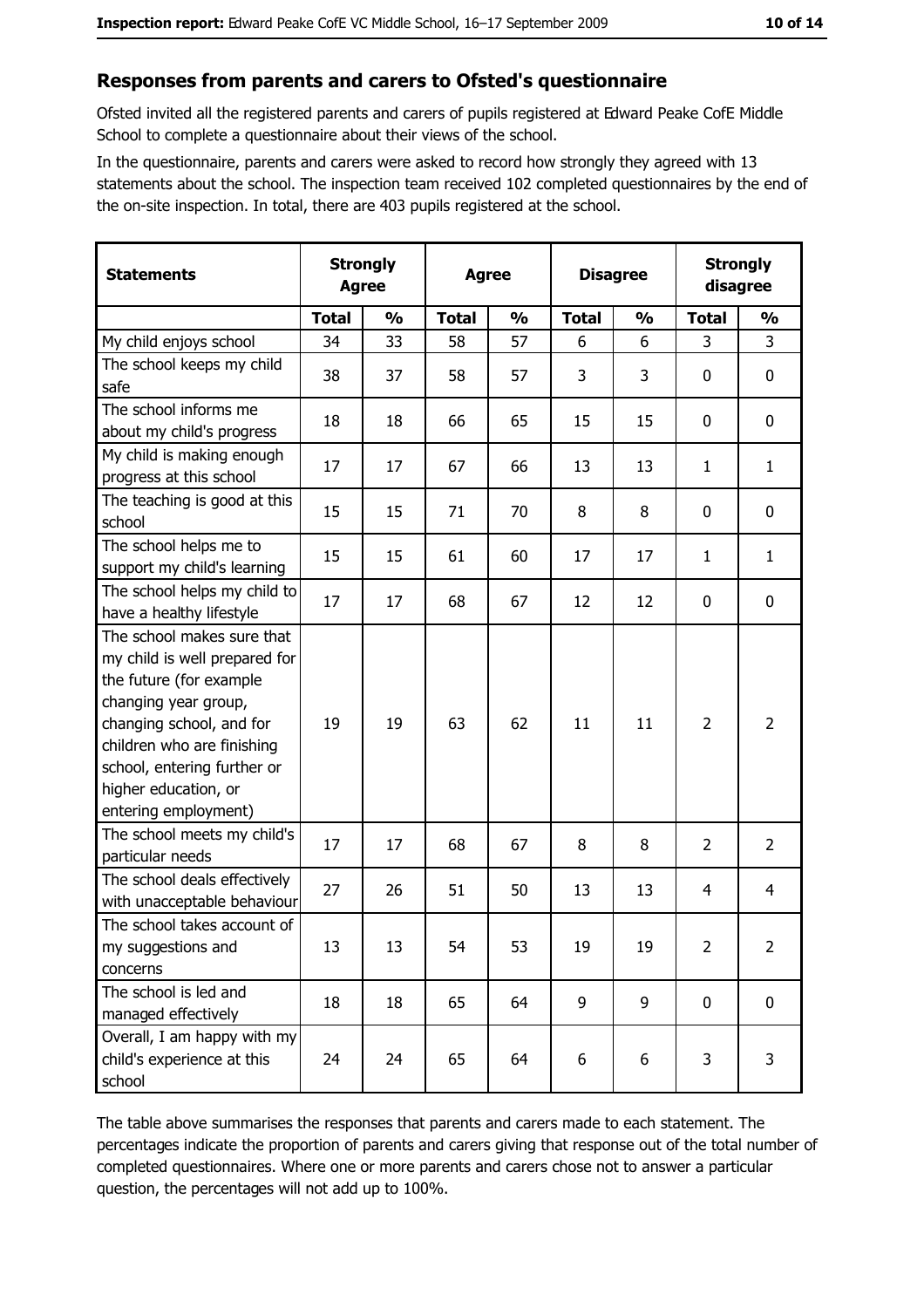# Glossary

| <b>Grade</b> | <b>Judgement</b> | <b>Description</b>                                                                                                                                                                                                               |
|--------------|------------------|----------------------------------------------------------------------------------------------------------------------------------------------------------------------------------------------------------------------------------|
| Grade 1      | Outstanding      | These features are highly effective. An oustanding<br>school provides exceptionally well for its pupils' needs.                                                                                                                  |
| Grade 2      | Good             | These are very positive features of a school. A school<br>that is good is serving its pupils well.                                                                                                                               |
| Grade 3      | Satisfactory     | These features are of reasonable quality. A satisfactory<br>school is providing adequately for its pupils.                                                                                                                       |
| Grade 4      | Inadequate       | These features are not of an acceptable standard. An<br>inadequate school needs to make significant<br>improvement in order to meet the needs of its pupils.<br>Ofsted inspectors will make further visits until it<br>improves. |

# What inspection judgements mean

## Overall effectiveness of schools inspected between September 2007 and July 2008

|                       | Overall effectiveness judgement (percentage of<br>schools) |      |                     |                   |
|-----------------------|------------------------------------------------------------|------|---------------------|-------------------|
| <b>Type of school</b> | <b>Outstanding</b>                                         | Good | <b>Satisfactory</b> | <b>Inadequate</b> |
| Nursery schools       | 39                                                         | 58   | 3                   | 0                 |
| Primary schools       | 13                                                         | 50   | 33                  | 4                 |
| Secondary schools     | 17                                                         | 40   | 34                  | 9                 |
| Sixth forms           | 18                                                         | 43   | 37                  | $\overline{2}$    |
| Special schools       | 26                                                         | 54   | 18                  | $\overline{2}$    |
| Pupil referral units  | 7                                                          | 55   | 30                  | 7                 |
| All schools           | 15                                                         | 49   | 32                  | 5                 |

New school inspection arrangements were introduced on 1 September 2009. This means that inspectors now make some additional judgements that were not made previously.

The data in the table above were reported in The Annual Report of Her Majesty's Chief Inspector of Education, Children's Services and Skills 2007/08.

Percentages are rounded and do not always add exactly to 100. Secondary school figures include those that have sixth forms, and sixth form figures include only the data specifically for sixth form inspection judgements.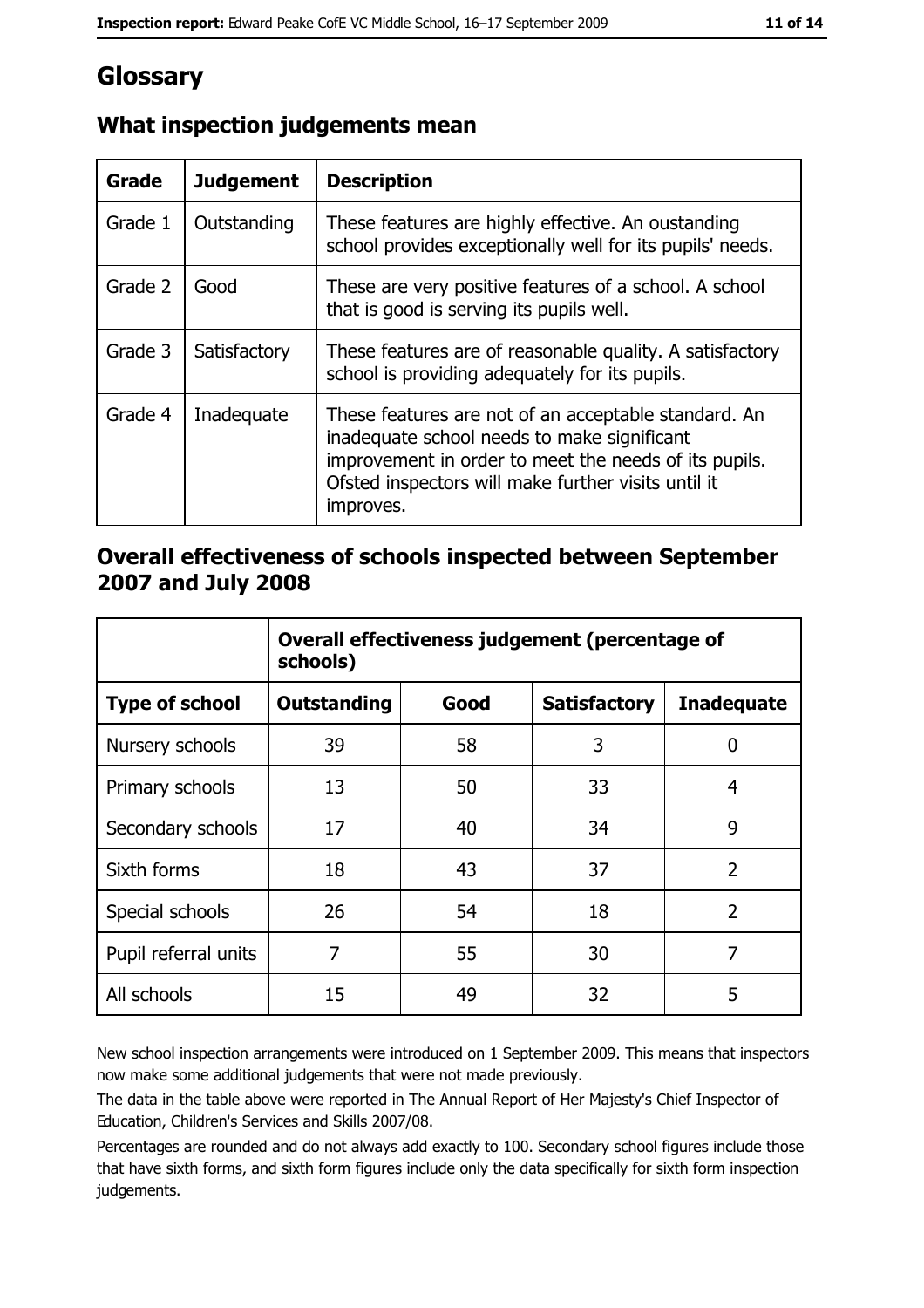# **Common terminology used by inspectors**

| Achievement:                  | the progress and success of a pupil in<br>their learning, development or training.                                                                                                                                                                                                                           |
|-------------------------------|--------------------------------------------------------------------------------------------------------------------------------------------------------------------------------------------------------------------------------------------------------------------------------------------------------------|
| Attainment:                   | the standard of the pupils' work shown by<br>test and examination results and in<br>lessons.                                                                                                                                                                                                                 |
| Capacity to improve:          | the proven ability of the school to<br>continue improving. Inspectors base this<br>judgement on what the school has<br>accomplished so far and on the quality of<br>its systems to maintain improvement.                                                                                                     |
| Leadership and management:    | the contribution of all the staff with<br>responsibilities, not just the headteacher,<br>to identifying priorities, directing and<br>motivating staff and running the school.                                                                                                                                |
| Learning:                     | how well pupils acquire knowledge,<br>develop their understanding, learn and<br>practise skills and are developing their<br>competence as learners.                                                                                                                                                          |
| <b>Overall effectiveness:</b> | inspectors form a judgement on a school's<br>overall effectiveness based on the findings<br>from their inspection of the school. The<br>following judgements, in particular,<br>influence what the overall effectiveness<br>judgement will be.                                                               |
|                               | The school's capacity for sustained<br>improvement.<br>Outcomes for individuals and groups<br>of pupils.<br>The quality of teaching.<br>The extent to which the curriculum<br>meets pupil's needs, including where<br>relevant, through partnerships.<br>The effectiveness of care, guidance<br>and support. |
| Progress:                     | the rate at which pupils are learning in<br>lessons and over longer periods of time. It<br>is often measured by comparing the<br>pupils' attainment at the end of a key<br>stage with their attainment when they<br>started.                                                                                 |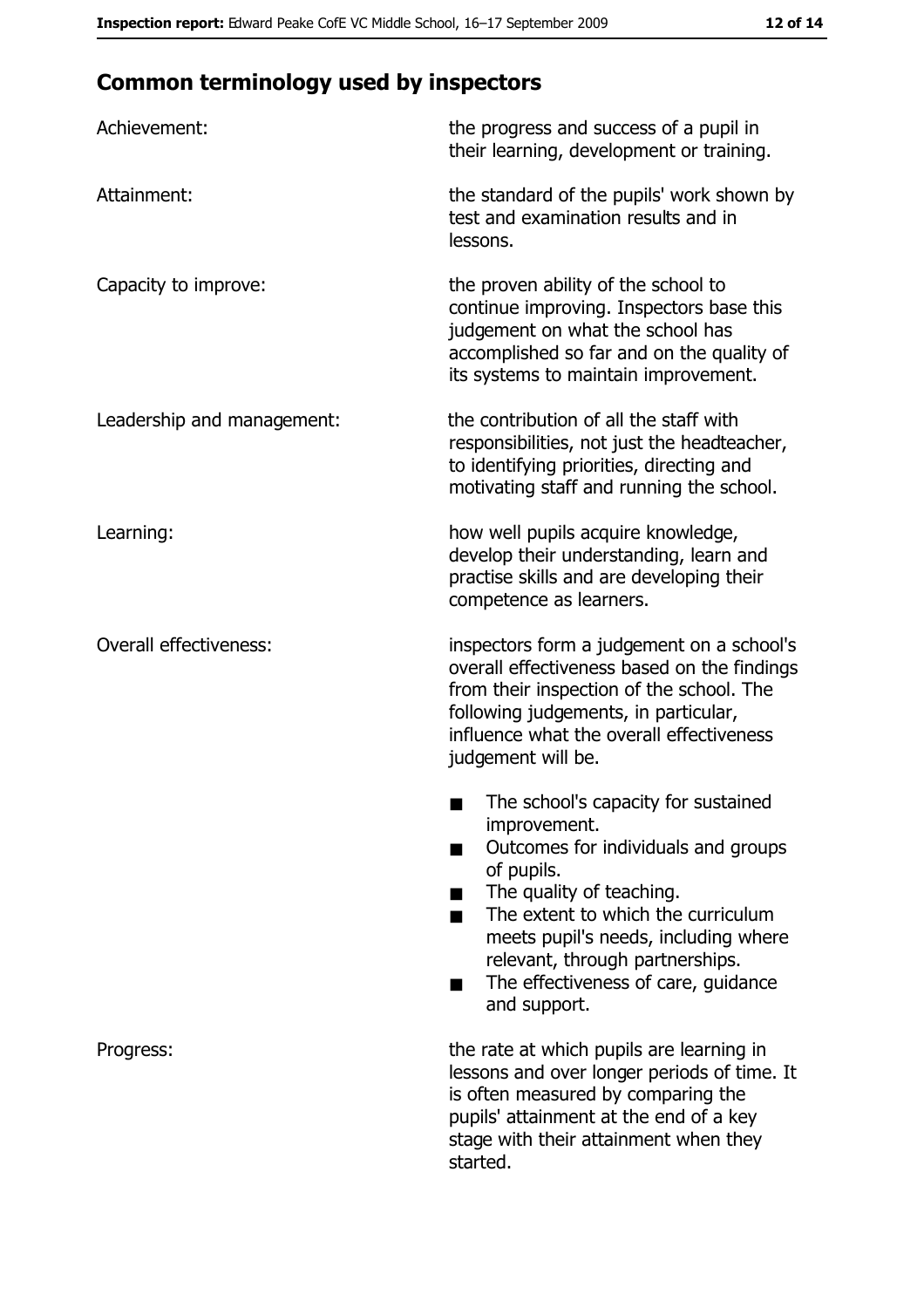This letter is provided for the school, parents and carers to share with their children. It describes Ofsted's main findings from the inspection of their school.



#### 18 September 2009

Dear Pupils

Inspection of Edward Peake CofE Middle School, Biggleswade, SG18 0EG

You will know that we recently came to inspect your school and I thought you would like to know what we have said in our report. Thank you to those of you who took time to speak to us. We particularly appreciated the help from those of you on reception duty. Edward Peake provides a satisfactory standard of education overall. Your new headteacher is keen to ensure that the welcoming, friendly environment of the school is kept up. This is especially important to those of you who find learning difficult and who receive good support. Teachers make sure that you are involved in your learning by giving you the chance to assess how well you and your classmates are doing. The school makes sure that you have respect for those of different faiths. Your parents have told us that the great majority of you enjoy your education and feel safe in school.

You are making satisfactory progress in your work and those of you who find learning difficult do well because of the work that is prepared for you and the support you receive.

There are a few things that we have suggested that I hope will help the school to make further improvements. We have asked your headteacher to:

make sure that those who have positions of leadership in the school are clearer about their roles and responsibilities.

ensure that all your lessons match the quality of the very best ones

use the information to track how ell you are doing more efficiently to track your progress and to keep you regularly informed how well you are doing.

I hope you will play your part in helping the school to improve by ensuring your standard of behaviour is consistently high in all lessons. May I wish you all the very best in your future.

**Mark Sims** 

Her Majesty's Inspector